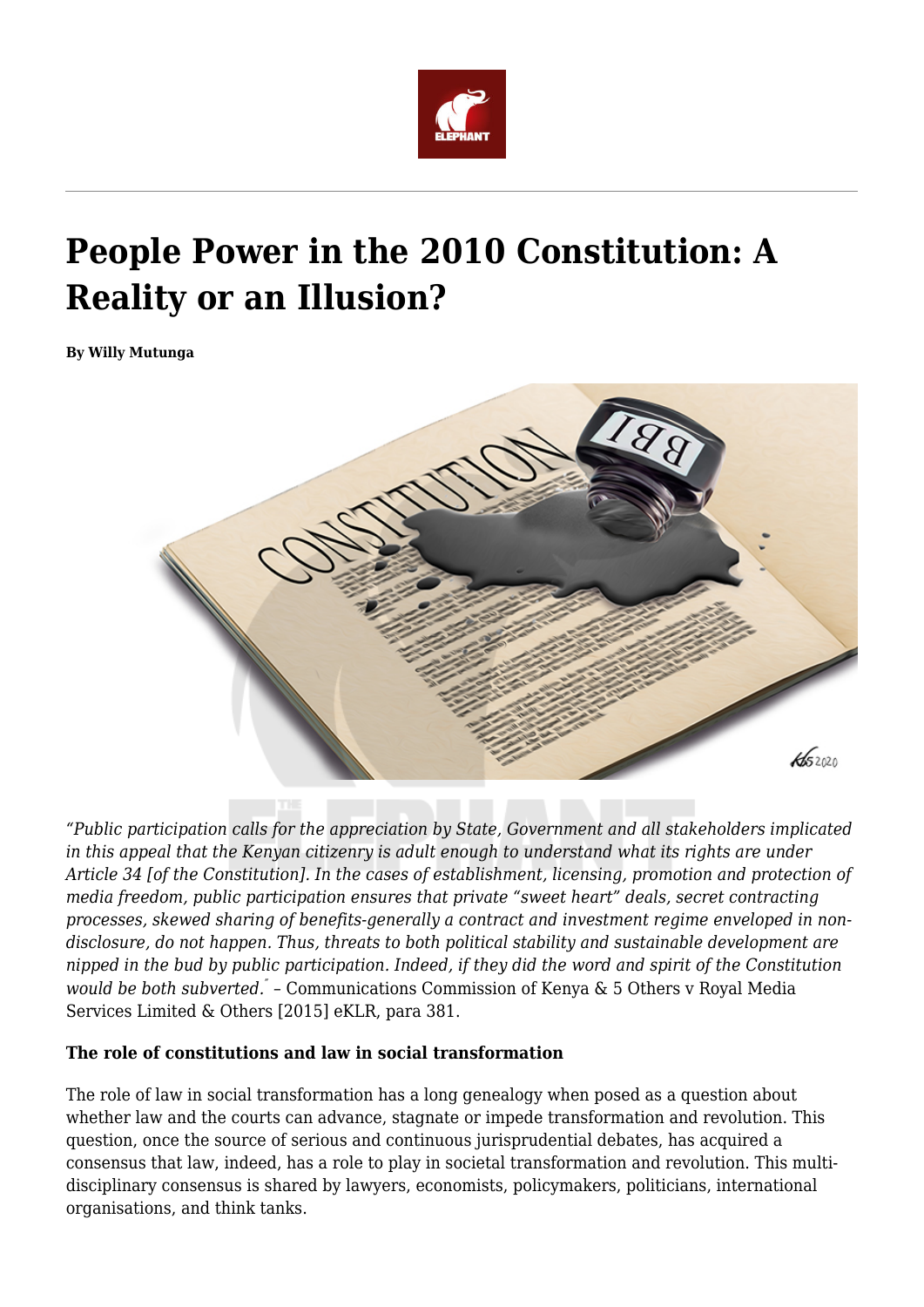The debate on the new phenomenon of transformative constitutionalism has been both enriched and transformed by this consensus. The very idea of a transformative constitution (such as those of India, Colombia, South Africa, Ecuador, Venezuela, Bolivia, and Kenya) is the idea that the constitutional superstructure is embedded in a theory that it will be an instrument for the transformation of society rather than a historical, economic and socio-political pact to preserve the *status quo* as the earlier constitutions did. Constitutions and law have a **class** content. The superstructure does not merely conform to the economic base **passively**.

Issues of base and superstructure need creative and undogmatic re-analyses given the changing contexts and circumstance of the world. It should be argued that the dialectical relationship between the base and superstructure will need creativity, innovation, lack of dogma in the varying economic, political, social, ideological, cultural, and intellectual contexts without losing sight of the original revolutionary messages and expected revolutionary outcomes. This approach takes into account the limitations of transformative constitutions and constitutionalism as a basis for understanding revolutionary constitutions of the past, such as the Bolshevik, Chinese, Cuban, and Vietnamese ones. Meanwhile, transformative constitutions are about mitigating the status quo that societies find unsustainable and unacceptable.

While still on the issue of relations between base and superstructure, the constitution and law are part of the superstructure as is politics. The base determines the long movement of history. Most African states were governed by laws that did not recognise Africans as citizens. In my view, these vital aspects of the superstructure are significant forces in the short to immediate term. I would add, however, that they play either a progressive or a retrogressive role depending on the way they are used to fight the base (in our day and age, imperialism) or reinforce it. Whether these aspects play a progressive role, whether they have transformative potential depends on who uses them and how. And this depends mainly on the quality of political leadership and authentic opposition in all countries.

Judicial leadership is integrated in such leadership. I believe progressive forces in the Judiciary can use the constitution and law in moving society towards fundamental transformation. They will do that by developing progressive jurisprudence out of the constitution and the law, accepting that judicial officers do politics, and that their institution, the judiciary, is an institutional political actor.

### **We, the people of Kenya**

Modern transformative constitutions – under which the Kenyan one falls – address two fundamentally critical pillars that anchor societal development: the equitable distribution and use of political power and land and natural resources of the country. The two pillars are the basis of survival, promise of democracy, equity, and prosperity in a nation. They impact the struggles for freedom, emancipation, struggles against exploitation, domination and oppression. These struggles are internal as well as external. It is these struggles that capture, going forward, a new nation, and a new planet that is peaceful, non-militaristic, free, just, equitable, ecologically safe, prosperous, and in my books, socialist. It is only the people the world over who can make this vision a reality. The 2010 Constitution puts Kenyans in this trajectory of struggle. It seeks to mitigate the status quo that is unacceptable and unsustainable while becoming a basis for further struggles towards freedom and emancipation.

The constitution-making process that birthed the 2010 Constitution was people-driven. The consultations with the Kenyan people were robust. The debates on whether the people's will was reflected in the many drafts that were considered was an extension of the struggle to ultimately guarantee that the Constitution was a people's constitution. Once in place, the implementation of the Constitution triggered yet another struggle in the constitution-making process. The Constitution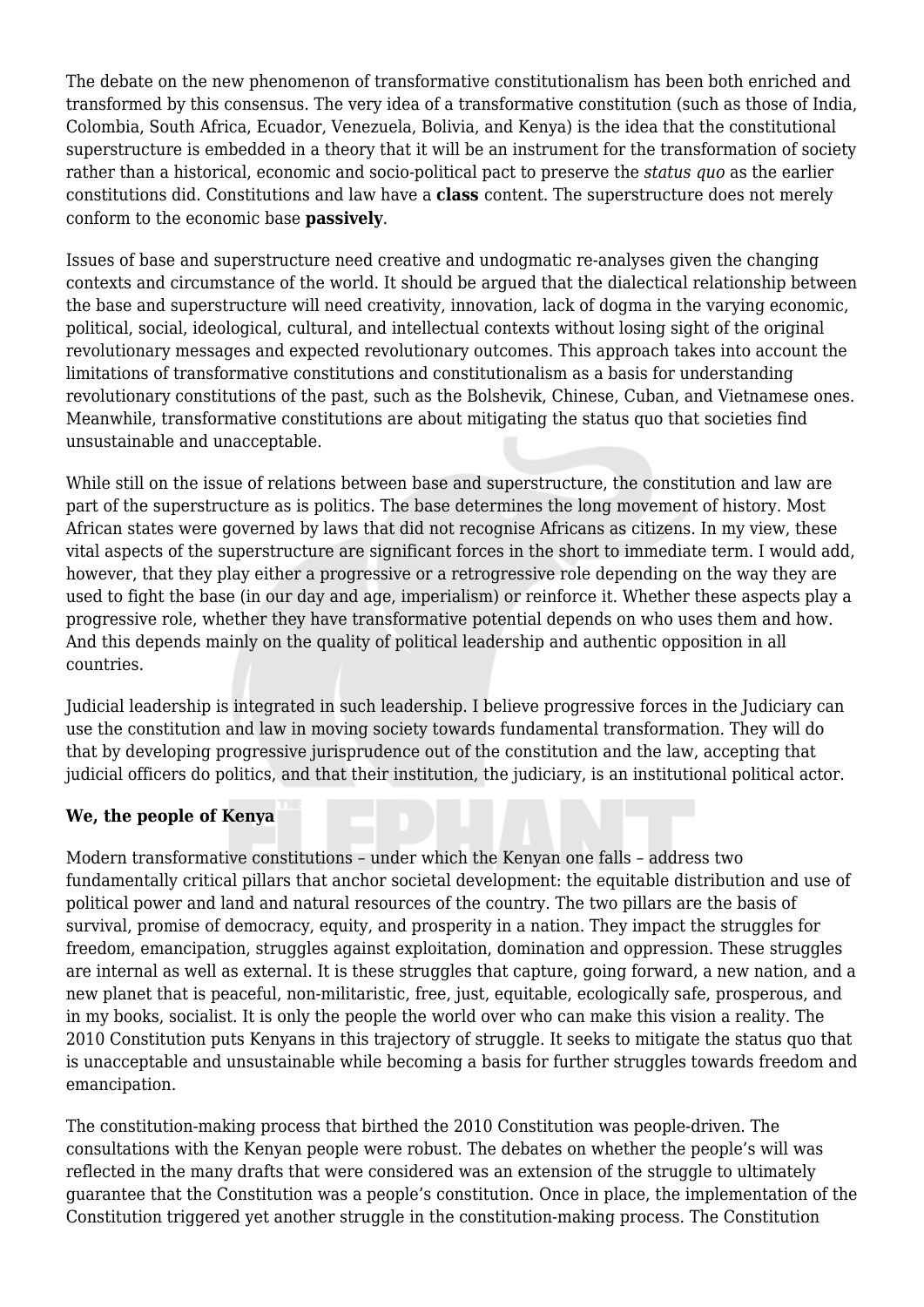Implementing Constitution, Parliament, and courts became central in the struggle to breathe life into the new Constitution. That struggle still continues.

There can be no doubt in the provisions of the 2010 Constitution about the centrality of the Kenyan people in its implementation. In the **Preamble** it is **We, the people of Kenya** that **ADOPT, ENACT and give this Constitution to ourselves and to our future generations.** Chapter One of the Constitution is appropriately titled **Sovereignty of the People and Supremacy of the Constitution. Article 1 (1) & (2),** respectively, provide that "All sovereign power belongs to the people of Kenya and shall be exercised only in accordance with this Constitution" and "The people may exercise their sovereign power either directly or through their democratically elected representatives."

The constitution-making process that birthed the 2010 Constitution was people-driven. The consultations with the Kenyan people were robust.

Kenyans are further called upon under **Article 3 (1)** "to respect, uphold and defend this Constitution." Although English and Kiswahili are the official languages of the Republic of Kenya under **Article 7,** the State is obligated to "promote the development and use of indigenous languages, Kenyan Sign language, Braille and other communication formats and technologies accessible to persons with disabilities." Under **Article 10,** participation of the people is one of the national values and principles of governance. In reinforcing this value, other relevant values are patriotism, national unity, human dignity, democracy, equity, human rights, rule of law, nondiscrimination, protection of the marginalised, integrity, transparency, accountability, and sustainable development. Under **Article 11** the "Constitution recognises culture as the foundation of the nation and the cumulative civilization of the Kenyan people and nation."

The Kenyan Bill of Rights, under **Chapter 4,** is perhaps the most progressive in the world. It gives Kenyans the promotion and protection of their whole gamut of political, civil, economic, social, and cultural rights. (However, it must be noted that the Bill of Rights has its limitations. It is not clear on the protection of gay rights. Land rights are still based on the protection of private property under Article 40. Although there is a category of community land, the fundamental land regime is one that protects land as a commodity, making the ownership and use of land the root cause of poverty and gross inequalities.) **Article 22 (1)** in the Bill of Rights states "Every person has the right to institute court proceedings claiming that a right or fundamental freedom in the Bill of Rights has been denied, violated or infringed, or threatened." **Article 258 (1)** provides that "Every person has the right to institute court proceedings claiming that this Constitution has been contravened or is threatened with contravention. **Article 22 (2)** and **Article 258 (2)** decree robust sovereignty of Kenyans as individuals and in the public interest.

All these provisions are the basis of Kenyan citizens and institutions developing robust jurisprudence of public interest litigation (PIL) in the protection of the Bill of Rights, in particular, and the Constitution in general. These provisions give Kenyans the responsibility to protect the Constitution from subversion by Parliament, state institutions, the executive, and/or external forces that could, through investment agreements or military pacts, subvert our Constitution. (We need to glorify the work of Katiba Institute and Okoiti Omtata for breathing life into these provisions. Katiba Institute works with individuals or social movements to take up cases in their interest. So does, Omtata. One hopes that going forward the Law Society of Kenya will take up serious and robust public interest litigation, as provided under the Law Society Act.)

The sovereign power of the Kenyan people is delegated or donated to Parliament (whose members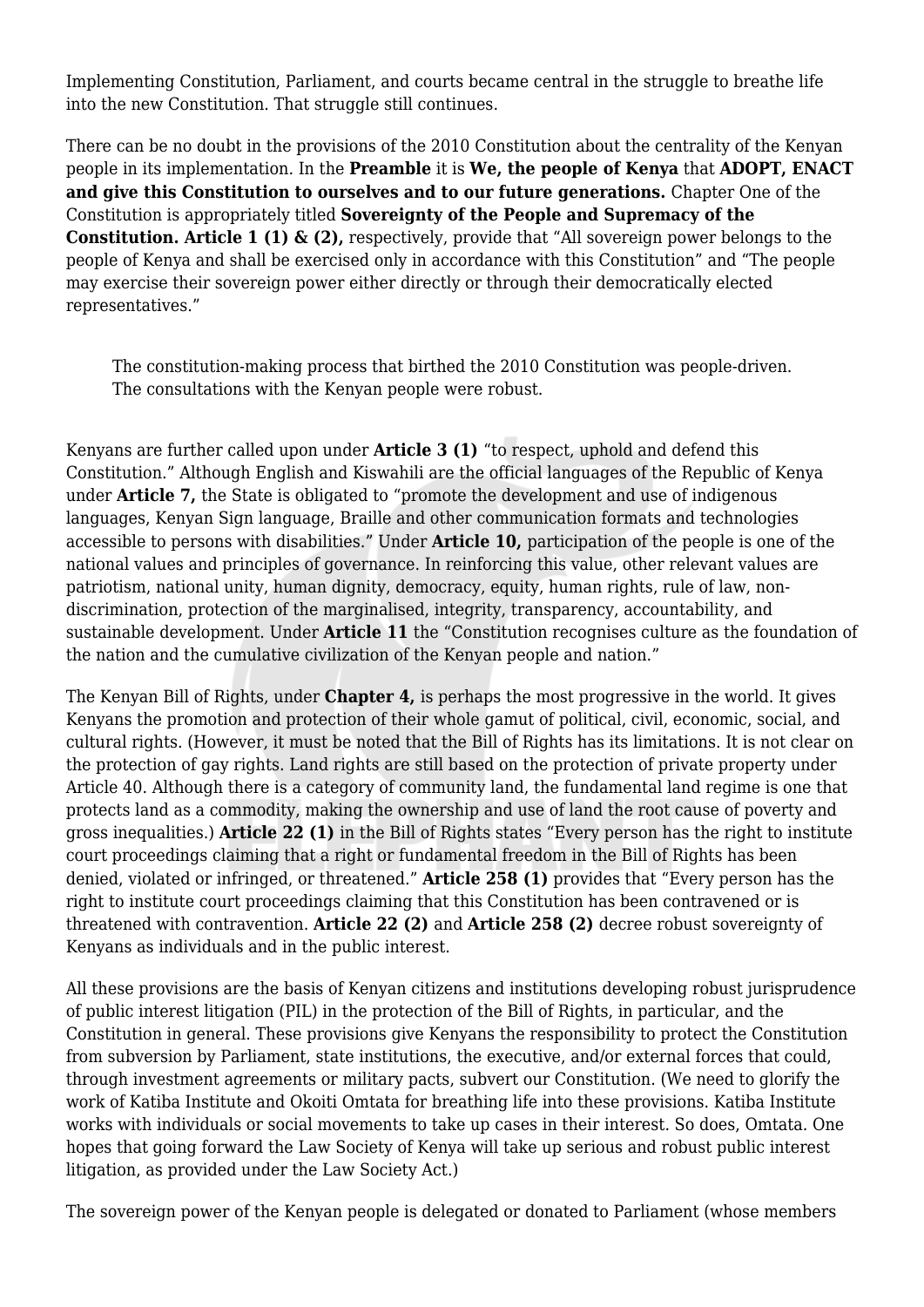the Constitution decrees be individuals of integrity). The Constitution also provides for how political parties are to mobilise people. **Article 81** provides for "free and fair" elections that deliver electoral justice to Kenyans. So, the "legislative authority of the Republic is derived from the people" under **Article 94**. So are executive and judicial authorities "derived from the people" under **Articles 129 and 159,** respectively.

The sovereign power of the Kenyan people is delegated or donated to Parliament (whose members the Constitution decrees be individuals of integrity). The Constitution also provides for how political parties are to mobilise people.

All the structures under the national and county executive, such as finance and security, also derive their authority from the people of Kenya. Commissions created under **Chapter 15** have one of their objects "to protect the sovereignty of the people" of Kenya. The peoples' sovereignty reigns supreme in matters of amending the Constitution under **Articles 255-257**. **Article 259** provides for a theory of interpreting the Constitution that is pro-people and cognisant of the people's economic, social, cultural, spiritual, and political struggles that underpin the word and spirit of the Constitution.

### **Reality or lip service?**

I would like to comment on two case studies, namely, the Makueni County Experiment and the current political initiative called the Building Bridges Initiative (BBI). In my view, the former case study breathes life into the sovereignty of the people while in the latter case the political leadership subverts that same sovereignty.

#### *Case Study 1: The Makueni County Experiment*

There is no doubt that the Makueni County Experiment in the implementation of the 2010 Constitution has caught the imagination politicians, public intellectuals, civil society groups, and foreign interests represented by the diplomatic missions in Nairobi. There has been consistent bench-marking to Makueni by governors of other counties. The media could have participated robustly in these bench-marking trips, but that has not been the case.

Makueni is, indeed, a beacon of progress in the implementation of the Constitution. The robust public participation and civic education in matters of county governance are a reflection of the reality of the sovereignty of the people. Makueni County has a county agenda discussed right from the grassroots in a six-tier consultation process. In matters of governance, Makueni County has made a reality of the constitutional requirement of the people's authority. The county has donated its executive political power to the grassroots in the County Agenda. The consensus reached in the Agenda cannot be varied by the County Assembly or the leadership of the County Government. Monitoring of budgets and the implementation of the Agenda is subjected to robust public participation.

The political leadership of Makueni County is known to be incorruptible. It accounts in a transparent manner the resources entrusted to it by people. Some key projects have become the talk of the country: universal healthcare; scholarships; factories; and other projects in compliance with the county agenda such as the mango and milk plants; and innovative research on education as a public good. Partnerships with foreign interests have been on the basis of the vision of the county, a good precedent in negotiation after the county clearly knows its interests.

It does not surprise me that the Makueni Experiment has not been glorified by the political leadership in this country. Recognising beacons of incorruptibility, progress, public participation,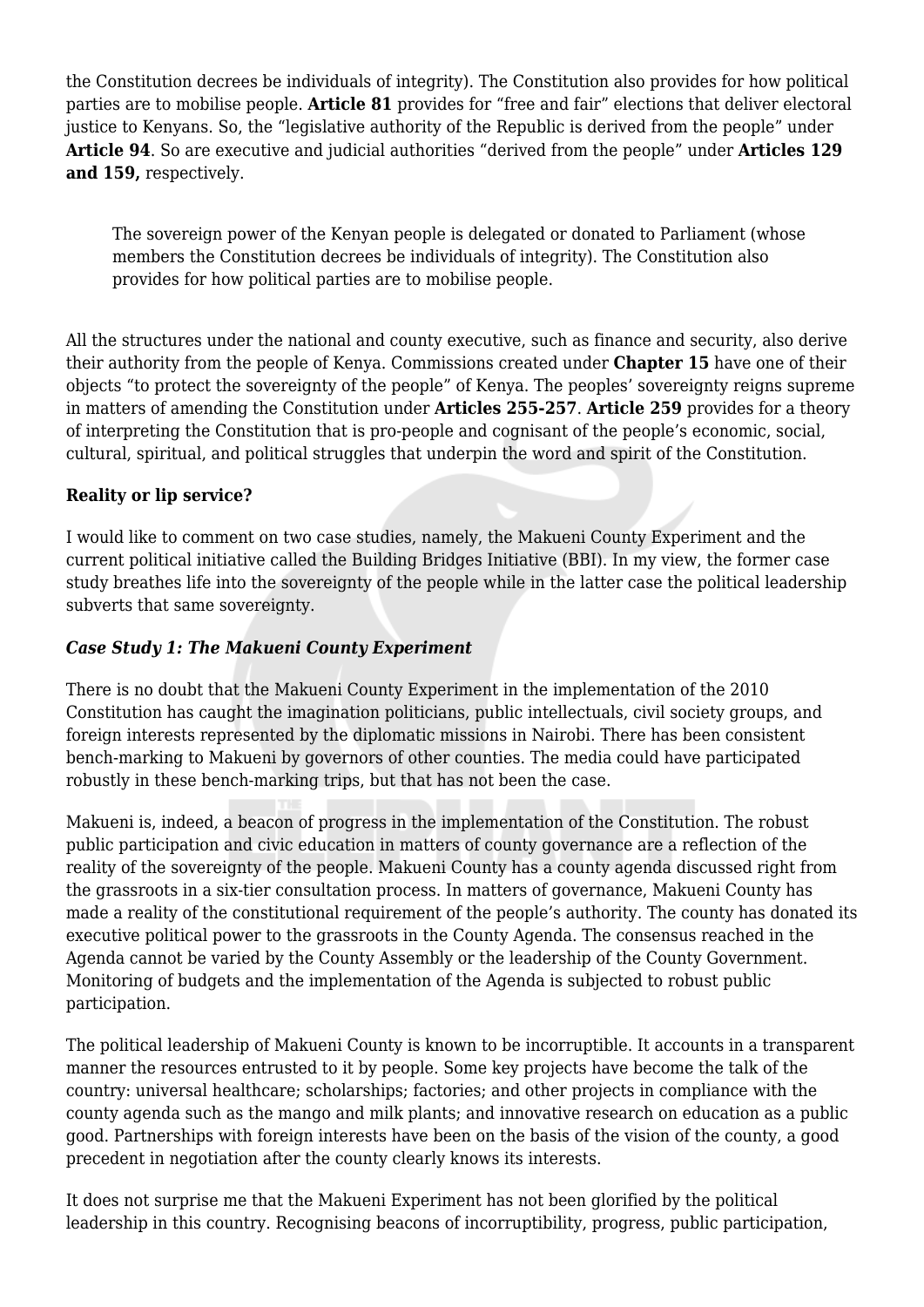and transparent accountability of resources is the last project the political leadership wishes to see.

Makueni County's narratives of incorruptibility, good governance, public participation, donating executive power of the county to the grassroots, implementing a county agenda borne out of people's participation, and allowing monitoring and policing of county budgets and projects should have been the case study the BBI engaged with seriously.

## *Case Study 2: The Presidential Taskforce on Building Bridges to Unity Advisory (popularly known as BBI)*

"*We must undertake a major consultation, in the form of an inclusive national conversation culminating in a major conference with the single aim of producing a vision of a unique Kenyan civilisation 100 years from today." –* BBI report, page 100.

*"If BBI has failed to unite 6 Kenyans [ethnic barons], [namely] Raila, Ruto, Uhuru, Kalonzo, Mudavadi, and Wetangula, how can it unite 47 million Kenyans?" - Post on Twitter* 

On page 7 of its report, the BBI Taskforce states who it interviewed:

"*The Taskforce heard from more than 400 elected leaders past and present; prominent local voices from the community; and young people who added their voices to citizens in the Counties. This included more than 35 Governors and their Deputies as well as dozens of Senators, MPs, and MCAs in the Counties and in Nairobi. Submissions were given by 123 individuals representing major institutions, including constitutional bodies and major stakeholders in the public and private sectors; 261 individuals and organisations who sent memoranda via email; and 755 citizens who offered handwritten submissions during public forums in the Counties. Kenyans made their views heard as individual citizens, institutionally, and based on diverse interests and experiences. This report reflects their views and insights."*

The BBI, given the sample of consultations above, has the audacity to shamelessly announce from the rooftops that the "Kenyan people have spoken!"

After reading pages 7-17 and 100-126 of the BBI report, I have only come up with burning questions, all involving the implementation of the Constitution. It seems to me that this effort should have been restricted to the political leadership to account for the failures that the report narrates in the nine issues it focuses on. The political leadership could have been asked to give reasons for:

- Their continued politics of division and disunity;
- Their failure to implement national ethos in the 2010 Constitution;
- Their failure to guarantee the independence of national institutions;
- Their failure on the so-called war on corruption;
- The continuing gross violations of human rights of the Kenyan people by state authorities;
- Their failure to restructure the colonial provincial administration system, as decreed by the Constitution, and to reinforce county governance;
- Divisive, corrupt, unfree, not peaceful, unacceptable elections;
- The Executive seeking to claw back constitutional provisions that guarantee the decentralisation and democratisation of the imperial presidency through equitable distribution of political power, land and natural resources of the nation and the defence of devolution;
- The utter failure of political parties to comply with the provisions of Article 91 of the Constitution on the basic requirements for political parties; and the failure of the government to give capacity to the Registrar of Political Parties to police, monitor, deregister and hold political parties accountable in their obedience of the Constitution;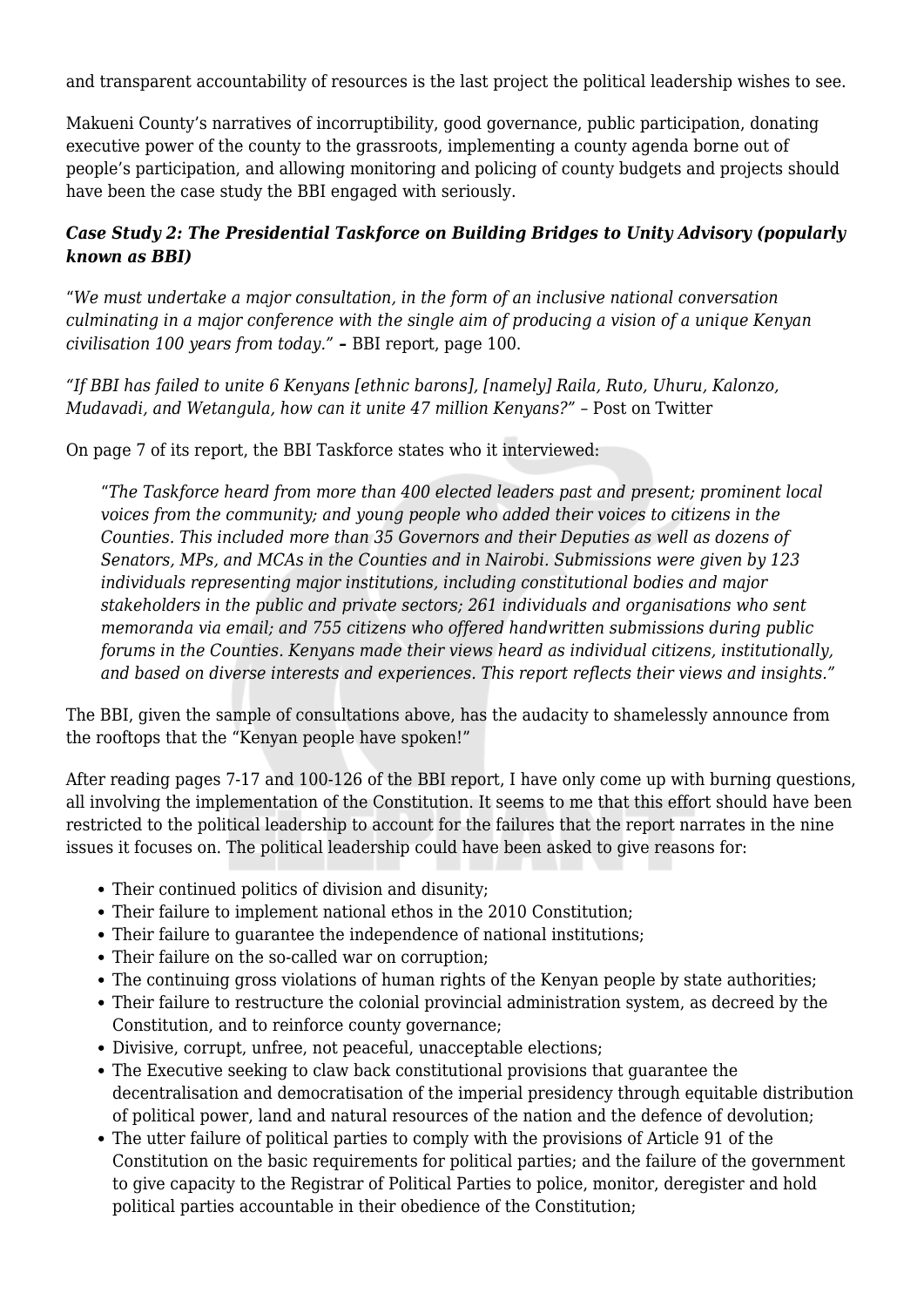- The deliberate subversion of the national value and principle of inclusiveness through political alliances of the "Big Five" communities to the exclusion of all others;
- The continued wastage and theft of national resources and the failure to implement the many reports of the Auditor-General and other Commissions set to investigate the issue of corruption;
- Their failure to conduct forensic lifestyle audits that were to start with the President and his Deputy;
- Not entrenching of Article 43 on economic and social rights in political platforms and national policy;
- Their failure to reduce the mounting sovereign national debt and its disastrous economic, social, and political consequences;
- Their failure to submit development funds to the counties and to audit the effectiveness of the 15% currently given to the counties;
- Their failure to secure the lives and properties of the people of Kenya;
- The impotency of the Summit of the 48 governments;
- Their failure to make healthcare, housing, water, education, food and the environment public goods, as envisaged by Article 43 of the Constitution; and
- Their failure to transparently account for the authority that the people of Kenya donated to the political leadership.

The Taskforce could have focused on good practices (apparently there were not many) in the implementation of the Constitution. The Taskforce paid lip service to public participation, as is clear from the report.

It does not surprise me that the Makueni Experiment has not been glorified by the political leadership in this country. Recognising beacons of incorruptibility, progress, public participation, and transparent accountability of resources is the last project the political leadership wishes to see.

BBI reminds me of the Saitoti Committee tasked with finding out if Kenyans wanted multiparty democracy. Although the response from the people was in the affirmative, the Committee chose to report to President Moi that the people did not want political pluralism. Here the BBI did not ask the political leadership the reasons for not implementing the Constitution, but goes on to give recommendations that beg that question. The BBI put the cart before the horse. The BBI is a monumental political distraction and an abdication of the national interest for the interests of the ruling Kenyan elite. The BBI provides a golden political opportunity for those who are agitating for an alternative political leadership in Kenya to birth, nurture and consolidate it.

### **Conclusion**

One county governor told me once that the 2010 Constitution gave birth to a beautiful healthy baby whose protection and security was entrusted to a ruling Kenyan elite that was a master in trafficking children's body parts! A great metaphor that I believe is as pessimistic as it is true.

BBI reminds me of the Saitoti Committee tasked with finding out if Kenyans wanted multiparty democracy. Although the response from the people was in the affirmative, the Committee chose to report to President Moi that the people did not want political pluralism.